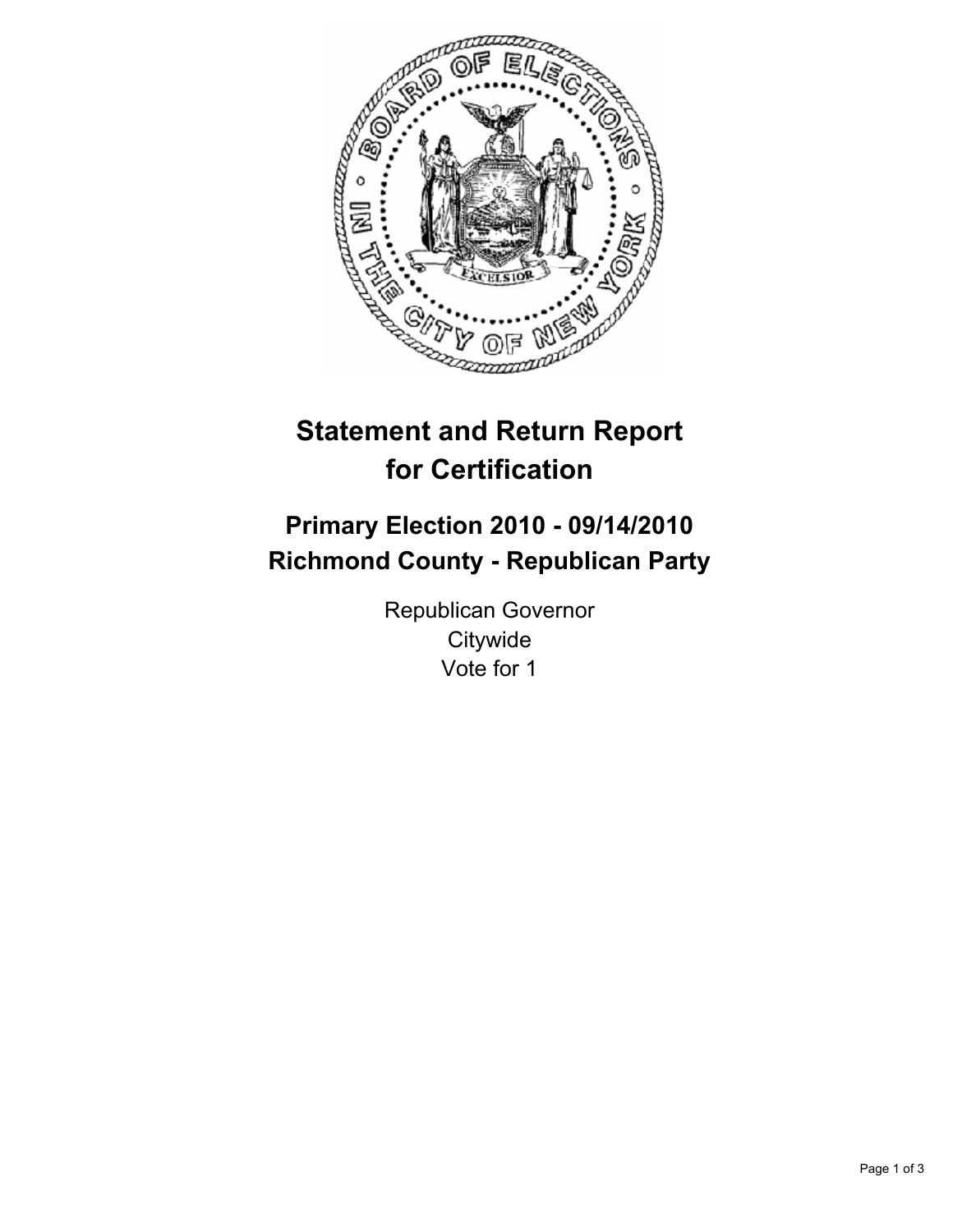

## **Assembly District 60**

| <b>PUBLIC COUNTER</b>      | 2,107 |
|----------------------------|-------|
| <b>EMERGENCY</b>           | 0     |
| ABSENTEE/MILITARY          | 145   |
| <b>AFFIDAVIT</b>           | 12    |
| <b>RICK A LAZIO</b>        | 1.172 |
| CARL P PALADINO            | 995   |
| DAVID PATTERSON (WRITE-IN) |       |
| JAMES ODDO (WRITE-IN)      |       |
| MATTHEW MAIETTA (WRITE-IN) |       |
| RALPH C. LONGO (WRITE-IN)  |       |
| <b>Total Votes</b>         | 2,171 |

## **Assembly District 61**

| BRYSON BUREL (WRITE-IN)<br>JAMES COLLINS (WRITE-IN) |       |
|-----------------------------------------------------|-------|
| <b>CARL P PALADINO</b>                              | 879   |
| <b>RICK A LAZIO</b>                                 | 881   |
| <b>AFFIDAVIT</b>                                    |       |
| ABSENTEE/MILITARY                                   | 119   |
| <b>EMERGENCY</b>                                    | 0     |
| PUBLIC COUNTER                                      | 1,870 |

#### **Assembly District 62**

| <b>PUBLIC COUNTER</b>     | 4,800 |
|---------------------------|-------|
| <b>EMERGENCY</b>          | 0     |
| ABSENTEE/MILITARY         | 208   |
| AFFIDAVIT                 | 17    |
| <b>RICK A LAZIO</b>       | 2,466 |
| CARL P PALADINO           | 2,126 |
| BIBBO BAGGINS (WRITE-IN)  |       |
| EDWIN XIAO (WRITE-IN)     |       |
| SONNY SALLUSTO (WRITE-IN) |       |
| <b>Total Votes</b>        | 4,595 |

## **Assembly District 63**

| PUBLIC COUNTER          | 2,456 |
|-------------------------|-------|
| <b>EMERGENCY</b>        | 0     |
| ABSENTEE/MILITARY       | 171   |
| AFFIDAVIT               | 12    |
| <b>RICK A LAZIO</b>     | 1,275 |
| CARL P PALADINO         | 1,127 |
| ANDREW CUOMO (WRITE-IN) |       |
| CHRIS COPPA (WRITE-IN)  |       |
| THOMAS BAROZ (WRITE-IN) |       |
| <b>Total Votes</b>      | 2.405 |